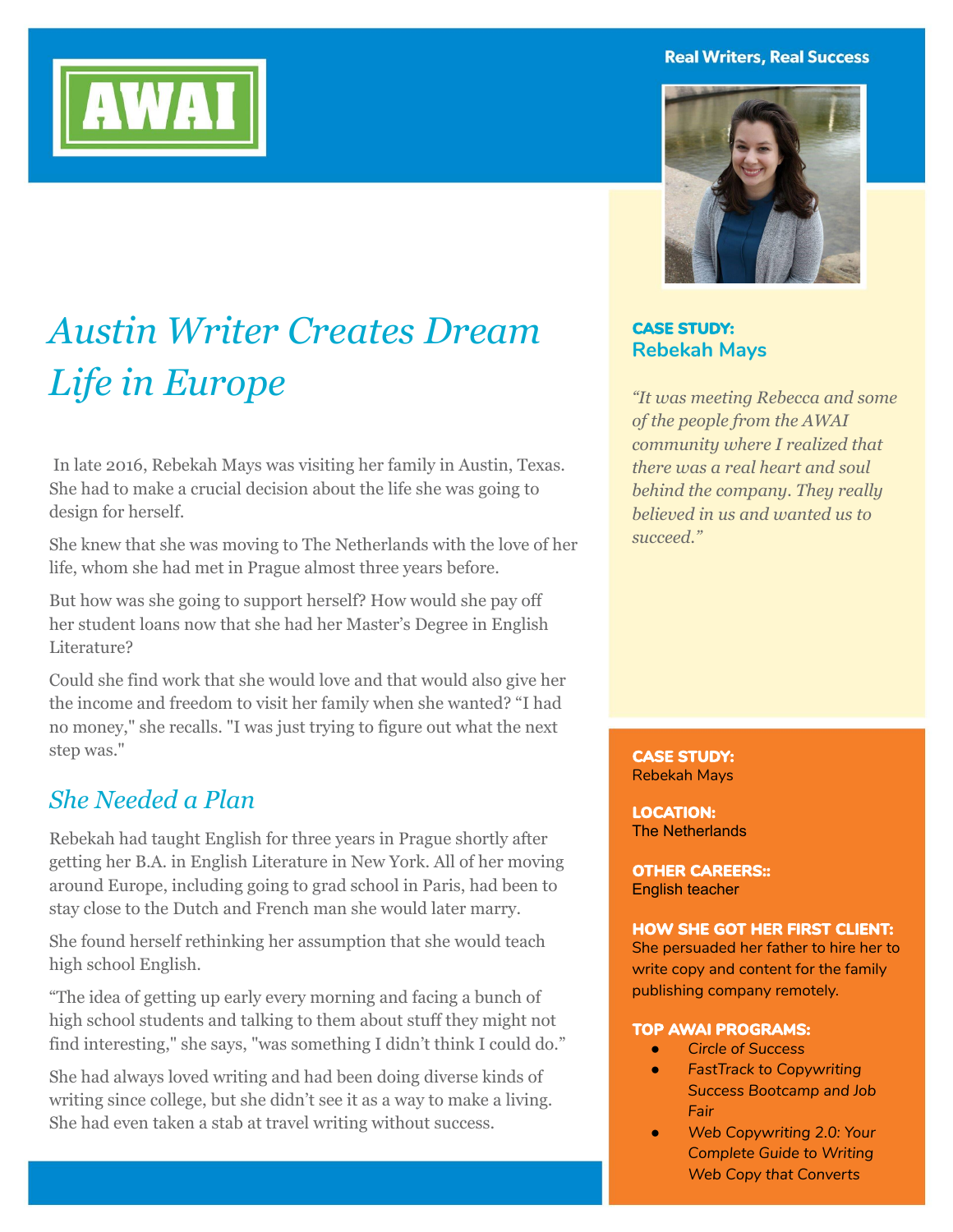### *A New Direction*

A couple of months later, Rebekah had the chance to meet Rebecca Matter, President of AWAI, in a casual Austin setting. "It was meeting Rebecca and some of the people from the AWAI community where I realized that there was a real heart and soul behind the company. They really believed in us and wanted us to succeed," she says.

That was a pivotal moment in trusting AWAI and in her decision to invest her time and money with them. Maybe writing was the answer, after all.

She started her new career in early 2017 writing copy and content for her family's textbook publishing company remotely from The Netherlands. She also held a local part-time administrative job, which she eventually transformed into copywriting work.

In the summer of 2018, Rebekah bought AWAI's program, *Web Copywriting 2.0: Your Complete Guide to Writing Web Copy that Converts*, taught by Nick Usborne. This program opened her eyes to the massive value of copywriting.

She discloses, "I needed some help and coaching, so I decided to invest in *Circle of Success (COS)* in October of 2018."

### *Her Career Ramps Up*

That decision was another turning point for her. She explains, "I started actually writing for AWAI. I first wrote an article for Professional Writer's Alliance. It was the most I'd ever been paid for a single piece of writing, and it felt so good."

As she won various writing challenges, she also wrote pieces for The Writer's Life and Wealthy Web Writer. Rebekah had found something she felt good about selling because of the value she had received from the programs she had taken.

She was attracted to the *Simulated Training* program because of the opportunity to be coached in writing a sales letter. She felt that finishing *The Accelerated Program* gave her the foundation to excel in *Simulated Training*. "Everything made a lot more sense after that point," she reveals.

When she realized that her *Circle of Success* package included free admissions to *FastTrack to Copywriting Success Bootcamp and Job Fair*, Rebekah decided she needed to meet people and make some connections. Despite the distance, she attended her first *Bootcamp* in May 2019.

On the last day of *Bootcamp*, she learned that her sales letter had won the *Simulated Training* competition. She was thrilled to accept her \$1000 check on stage.

"That was one of the best days of my life," she says. It meant that she would receive coaching from a copy chief, and her resulting letter would be tested as an actual sales piece for AWAI.

"The copy chief pushed me to be my very best. It was so valuable. I was getting mentored by someone who really knew what they were talking about."

Rebekah had discovered her passion for the meditation and wellness industry. She had been writing different kinds of content for that industry for some time. In November of 2019, she secured a 20-hour per week position writing copy and content for a meditation app. This job was a new challenge that she found inspiring.

## *The Perfectly Balanced Life*

Now Rebekah has the variety she craves doing the work she loves in an industry that is her passion. She gets to write blogs and interviews as well as a lot of web copy as she learns about cutting edge technologies in the meditation and wellness industry.